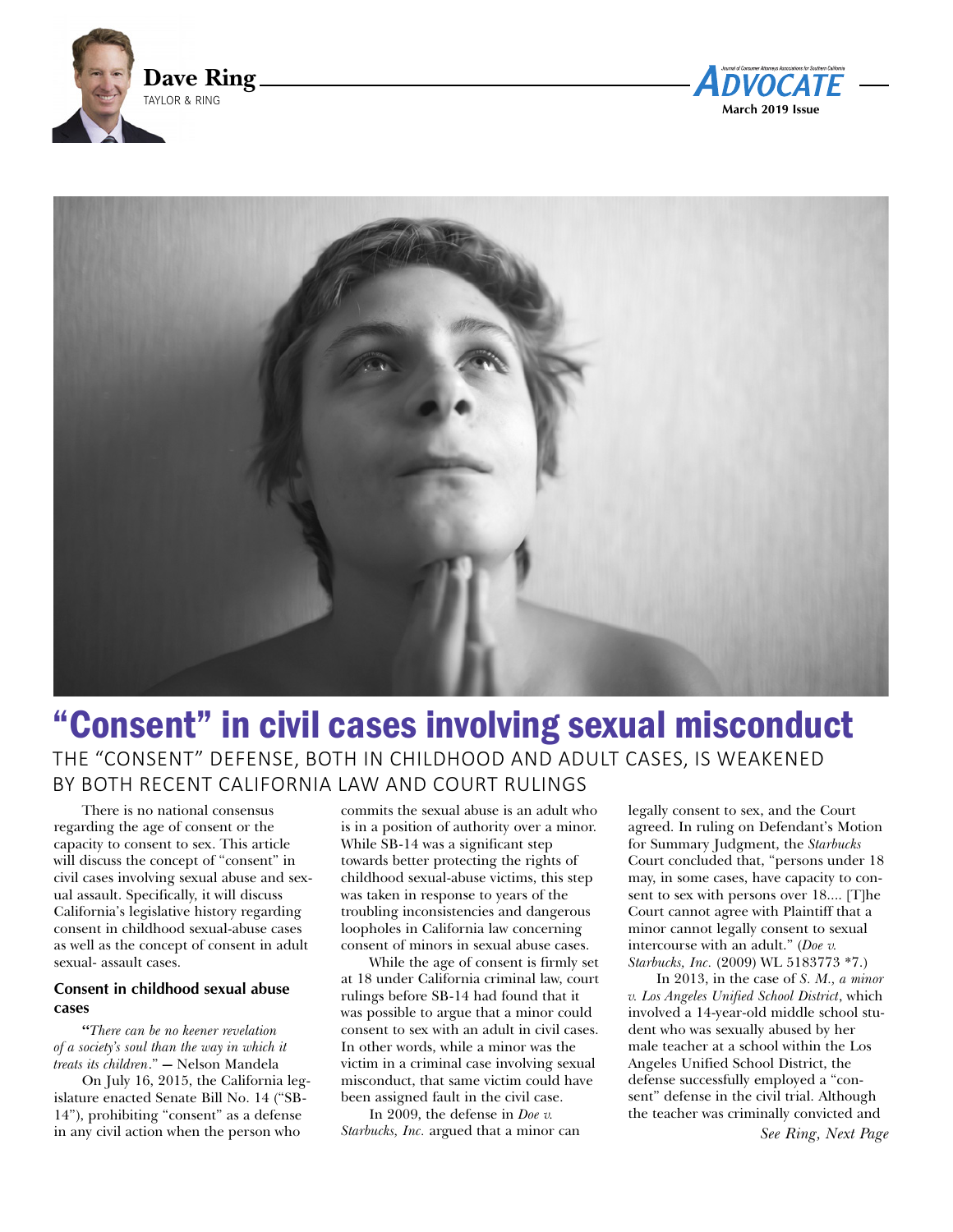

sentenced to three years in prison for manipulating a 14-year-old female student into a sexual relationship, the district mounted a defense that argued the 14-year-old victim consented to having sex with the teacher and was therefore at fault. As the Court of Appeal noted, the trial court had instructed the jury that "there is no age of consent and that a minor is capable of giving legal consent to sexual intercourse." (*S.M. v. Los Angeles Unified School District* (2015) Cal.Rptr.3d 769, 786.) After a three-week trial aimed at blaming the victim, the jury found in favor of the district, a verdict clearly influenced by the "consent" arguments.

In response to the Los Angeles School District successfully employing a "consent" defense against a 14-year-old victim, as well as the wide media attention and public outrage that followed, the California State Legislature took action and passed SB-14 into law. SB-14 is defined in Civil Code section 1708.5.5 and Evidence Code section 1106(c). The crucial language of Civil Code section 1708.5.5 states, "[c]onsent shall not be a defense in any civil action [for sexual battery] if the person who commits the sexual battery is an adult who is in a position of authority over the minor."

Civil Code section 1708.5.5(b) further states, "an adult is in a 'position of authority' if he or she, by reason of that position, is able to exercise undue influence over a minor. A 'position of authority' includes, but is not limited to, a natural parent, stepparent, foster parent, relative, partner of any such parent or relative, caretaker, youth leader, recreational director, athletic manager, coach, teacher, counselor, therapist, religious leader, doctor, employee of one of those aforementioned persons, or coworker." This addition to the California Civil Code eliminates the use of consent as a defense in cases that involve an adult in a position of authority who engaged in sexual activity with any person under the age of 18. This position was further solidified with the addition of subsection (c) to Evidence Code section 1106, which states "evidence of the plaintiff minor's sexual conduct with the defendant adult shall not be admissible to prove consent

by the plaintiff or the absence of injury to the plaintiff."

The legislative intent was to firmly oppose the use of the "consent" defense in civil cases involving the sexual abuse of minors. However, while SB-14's intention was to finally close the loophole that allowed consent as a defense against minors, the problem persists. For example, defense lawyers will argue that the perpetrator's conduct towards the plaintiff was sexual harassment, as opposed to sexual abuse or sexual battery, and therefore does not fall under the protections of Civil Code section 1708.5.5 and Evidence Code section 1106(c).

#### **Consent in adult sexual assault cases**

"*They muddy the water, to make it seem deep*." — Friedrich Nietzsche

It is very simple: In the absence of mutual consent, there is sexual assault. Nevertheless, despite the seemingly simple concept of consent, defendants in civil cases involving sexual assault will routinely plead consent as an affirmative defense and attempt to complicate the facts and the law to succeed on that defense.

To establish a claim for sexual battery under California civil law, the plaintiff must prove the following:

1. (a) That the defendant intended to cause a harmful or offensive contact with plaintiff 's sexual organ/anus/groin/ buttocks/ [or] breast, and a sexually offensive contact with the plaintiff resulted, either directly or indirectly;

1. [OR]

(b) That the defendant intended to cause a harmful or offensive contact with plaintiff by use of defendant's sexual organ/anus/groin/buttocks/ [or] breast, and a sexually offensive contact with the plaintiff resulted, either directly or indirectly;

1. [OR]

(c) That the defendant caused an imminent fear of a harmful or offensive contact with plaintiff 's sexual organ/ anus/groin/buttocks/ [or] breast]/ [or] plaintiff by use of defendant's sexual organ/anus/groin/buttocks/[or] breast, and a sexually offensive contact with the plaintiff resulted, either directly or indirectly; AND

2. *That the plaintiff did not consent to the touching*; AND

3. That the plaintiff was harmed or offended by the defendant's conduct.

What is consent? In the context of sexual assaults, "consent" is defined as the "positive cooperation in act or attitude pursuant to an exercise of free will." (Pen. Code, § 261.6.)

To give consent, a "person must act freely and voluntarily and have knowledge of the nature of the act or transaction involved." (CALJIC No. 1.23.1.) The definition of consent describes consent that is "actually and freely given without any misapprehension of material fact." (*People v. Giardino* (2000) 82 Cal.App.4th 454, 460.)

In determining whether actual consent is freely given, the concept of resistance to sexual assault often comes into play. While resistance may be probative on the issue of force or lack of consent, the absence of resistance should not be. California courts have recognized the concept of "psychological infantilism" – when a victim demonstrates a "frozen fright" response in the face of sexual assault. (*People v. Barnes* (1986) 42 Cal.3d 284, 299.) The "frozen fright" response resembles cooperative behavior by the victim. (*Ibid*.) Subjectively, however, the victim may be in a state of terror. (*Ibid*.)

#### **Ineffective consent**

Consent is not effective in the following situations:

*Consent is ineffective if given by a person lacking capacity to consent.* **(**See Rest.2d Torts, § 892A.)

The existence of actual consent to sexual contact disproves sexual assault *only if* the victim had "sufficient capacity" to give that consent. (*Giardino* at 460.) Per CALJIC 10.02, "[a] person has the capacity to give 'legal consent' to an act of sexual intercourse when that person possesses sufficient intelligence to understand the act, its nature, and possible consequences. Conversely, a person lacks

*See Ring, Next Page*